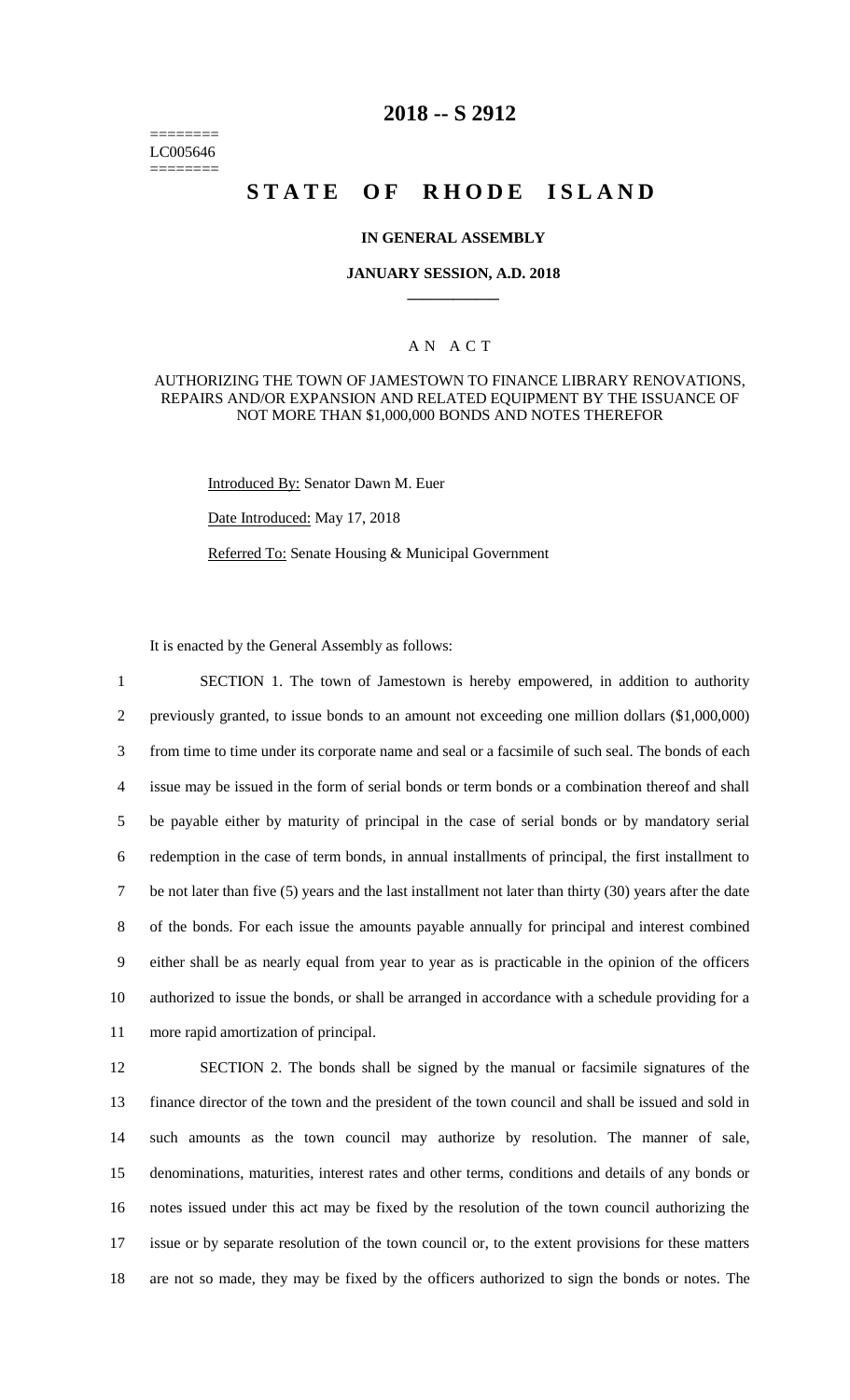proceeds derived from the sale of the bonds shall be delivered to the finance director, and such proceeds exclusive of premiums and accrued interest shall be expended for: (1) The renovation, repair and/or expansion of the Jamestown Philomenian Library included related equipment therefor; (2) In payment of the principal of or interest on temporary notes issued under section 3 of this act; or (3) In repayment of advances under section 4 of this act. No purchaser of any bonds or notes under this act shall be in any way responsible for the proper application of the proceeds derived from the sale thereof. The project shall be carried out and all contracts made therefor on behalf of the town by the town council, or as may be heretofore or hereafter otherwise directed by the town council. The proceeds of bonds or notes issued under this act, any applicable federal or state assistance and the other monies referred to in section 6 of this act shall be deemed appropriated for the purposes of this act without further action than that required by this act. The bond issue authorized by this act may be consolidated for the purposes of issuance and sale with any other bond issue of the town heretofore or hereafter authorized, provided that, notwithstanding any such consolidation, the proceeds from the sale of the bonds authorized by this act shall be expended for the purposes set forth above.

 SECTION 3. The town council may by resolution authorize the issue from time to time of interest bearing or discounted notes in anticipation of the authorization or issue of bonds or in anticipation of the receipt of federal or state aid for the purposes of this act. The amount of original notes issued in anticipation of bonds may not exceed the amount of bonds which may be issued under this act and the amount of original notes issued in anticipation of federal or state aid may not exceed the amount of available federal or state aid as estimated by the finance director. Temporary notes issued hereunder shall be signed by the finance director and by the president of the town council and shall be payable within five (5) years from their respective dates, but the principal of and interest on notes issued for a shorter period may be renewed or paid from time to time by the issue of other notes hereunder, provided the period from the date of an original note to the maturity of any note issued to renew or pay the same debt or the interest thereon shall not exceed five (5) years.

 SECTION 4. Pending any authorization or issue of bonds hereunder or pending or in lieu of any authorization or issue of notes hereunder, the finance director, with the approval of the town council, may, to the extent that bonds or notes may be issued hereunder, apply funds in the treasury of the town to the purposes specified in section 2, such advances to be repaid without interest from the proceeds of bonds or notes subsequently issued or from the proceeds of applicable federal or state assistance or from other available funds.

SECTION 5. Any proceeds of bonds or notes issued hereunder or of any applicable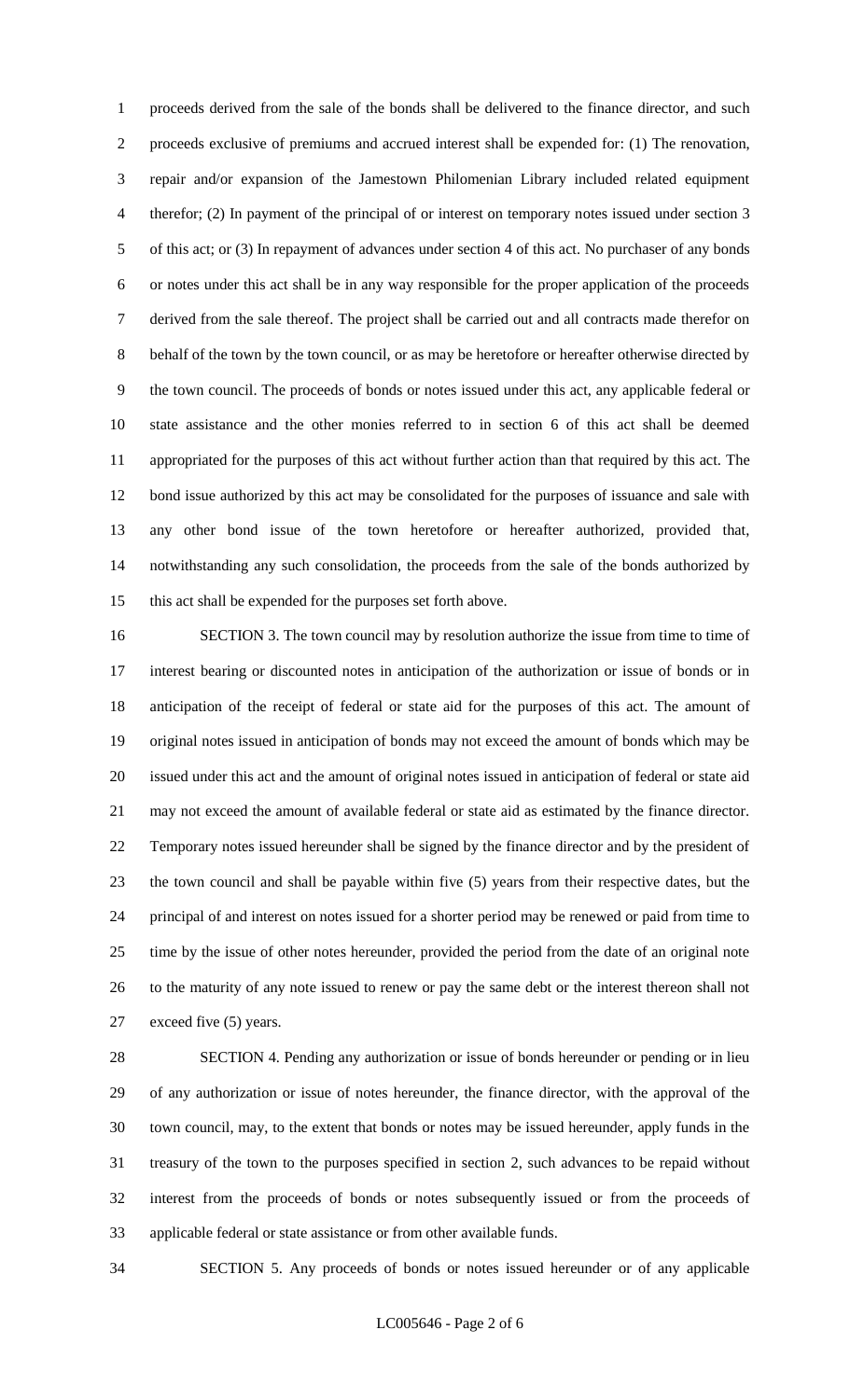federal or state assistance, pending their expenditure may be deposited or invested by the finance director, in demand deposits, time deposits or savings deposits in banks which are members of the Federal Deposit Insurance Corporation or in obligations issued or guaranteed by the United States of America or by any agency or instrumentality thereof or as may be provided in any other applicable law of the State of Rhode Island.

 SECTION 6. Any accrued interest received upon the sale of bonds or notes hereunder shall be applied to the payment of the first interest due thereon. Any premiums arising from the sale of bonds or notes hereunder and any earnings or net profit realized from the deposit or investment of funds hereunder shall, in the discretion of the finance director, be applied to the cost of preparing, issuing and marketing bonds or notes hereunder to the extent not otherwise provided, to the payment of the cost of the projects or to the cost of additional improvements coming within the description of the projects in section 2 of this act, to the payment of the principal of or interest on bonds or notes issued hereunder or to any one or more of the foregoing. The cost of preparing, issuing and marketing bonds or notes hereunder may also, in the discretion of the finance director, be met from bond or note proceeds exclusive of accrued interest or from other monies available therefor. Any balance of bond or note proceeds remaining after payment of the cost of the projects and said additional improvements and the cost of preparing, issuing and marketing bonds or notes hereunder shall be applied to the payment of the principal of or interest on bonds or notes issued hereunder. In exercising any discretion under this section, the finance director shall be governed by any instructions adopted by resolution of the town council. The finance director is authorized to take any action deemed necessary to ensure that interest on the bonds or notes issued hereunder remains excludable from gross income of the recipients thereof for federal income tax purposes, including, without limitation, paying to the federal government any rebate of earnings derived from the deposit or investment of the proceeds of such bonds or notes that may be required therefor; and to comply with the requirements of federal law, including without being limited to regulations and other requirements of the Securities and Exchange Commission and the Municipal Securities Rulemaking Board, imposed directly on the town or on the underwriters of such bonds and notes.

 SECTION 7. All bonds or notes issued under this act and the debts evidenced thereby shall be obligatory on the town in the same manner and to the same extent as other debts lawfully contracted by it and shall be excepted from the operation of § 45-12-2 of the general laws. No such obligation shall at any time be included in the debt of the town for the purpose of ascertaining its borrowing capacity. The town shall annually appropriate a sum sufficient to pay the principal and interest coming due within the year on bonds and notes issued hereunder to the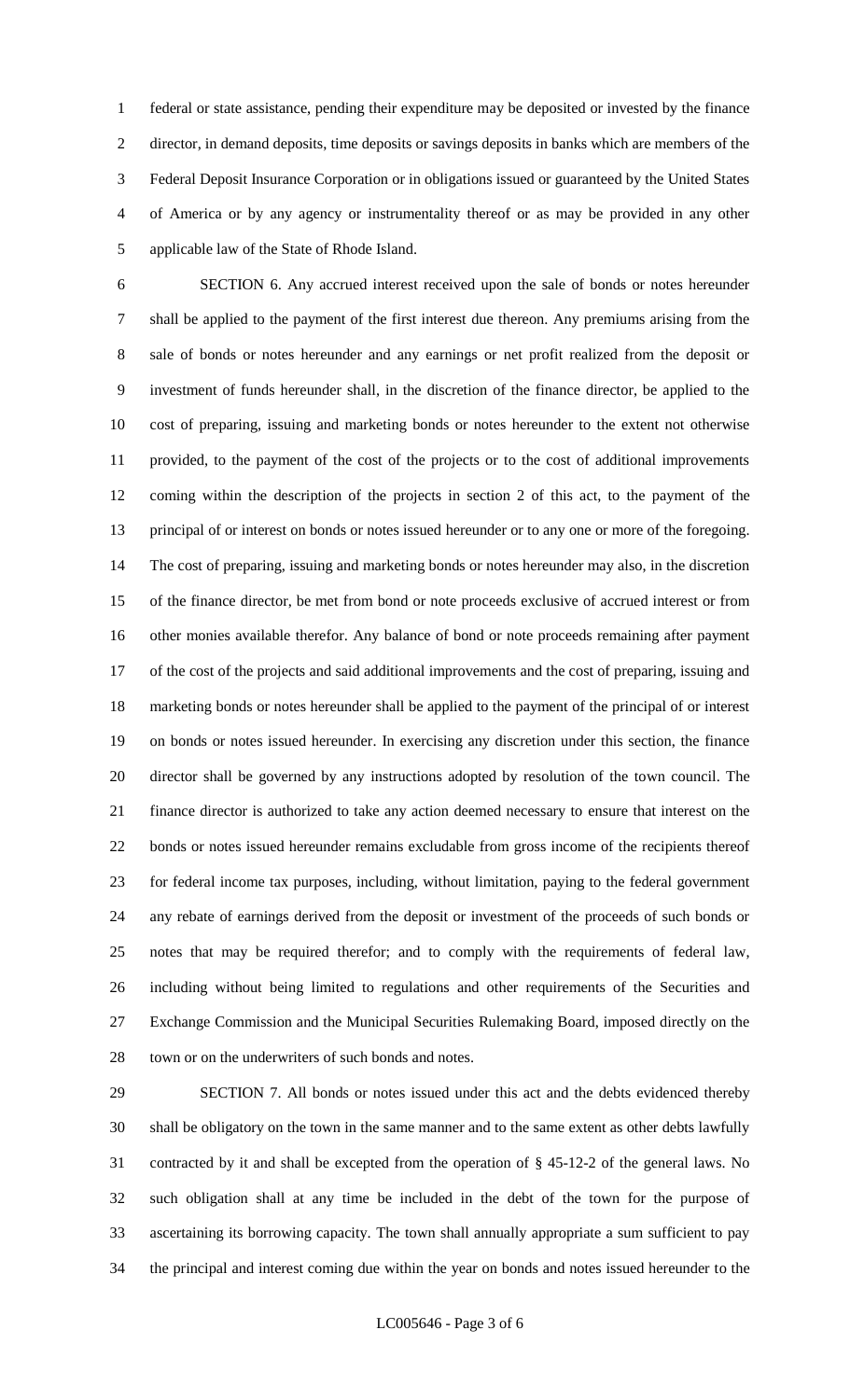extent that moneys therefor are not otherwise provided. If such sum is not appropriated, it shall nevertheless be added to the annual tax levy. In order to provide such sum in each year and notwithstanding any provision of law to the contrary, all taxable property in the town shall be subject to ad valorem taxation by the town without limitation as to rate or amount.

 SECTION 8. Any bonds or notes issued under the provisions of this act, if properly executed by officers of the town in office on the date of execution, shall be valid and binding according to their terms notwithstanding that before the delivery thereof and payment therefor any or all of such officers shall for any reason have ceased to hold office.

 SECTION 9. The town, acting by resolution of its town council is authorized to apply for, contract for and expend any federal or state advances or other grants or assistance which may be available for the purposes of this act, and any such expenditures may be in addition to other moneys provided in this act. To the extent of any inconsistency between any law of this state and any applicable federal law or regulation, the latter shall prevail. Federal and state advances, with interest where applicable, whether contracted for prior to or after the effective date of this act, may be repaid as project costs under section 2.

 SECTION 10. Bonds and notes may be issued under this act without obtaining the approval of any governmental agency or the taking of any proceedings or the happening of any conditions except as specifically required by this act for such issue. Without limiting the generality of the foregoing, bonds and notes may be issued under this act without any action at the financial town meeting. In carrying out any project financed in whole or in part under this act, including where applicable the condemnation of any land or interest in land, and in the levy and collection of assessments or other charges permitted by law on account of any such project, all action shall be taken which is necessary to meet constitutional requirements whether or not such action is otherwise required by statute; but the validity of bonds and notes issued hereunder shall in no way depend upon the validity or occurrence of such action. To the extent of any inconsistency between this act and the town charter, this act shall prevail.

 SECTION 11. The question of the approval of this act shall be submitted to the electors of the town at the election on November 6, 2018. The question shall be submitted in substantially the following form: "Shall an act, passed at the 2018 session of the General Assembly, entitled 'AN ACT AUTHORIZING THE TOWN OF JAMESTOWN TO FINANCE LIBRARY RENOVATIONS, REPAIRS AND/OR EXPANSION AND RELATED EQUIPMENT BY THE ISSUANCE OF NOT MORE THAN \$1,000,000 BONDS AND NOTES THEREFOR' be approved?" and the warning for the election shall contain the question to be submitted. The town board of canvassers may combine any two (2) or more voting districts for the election and when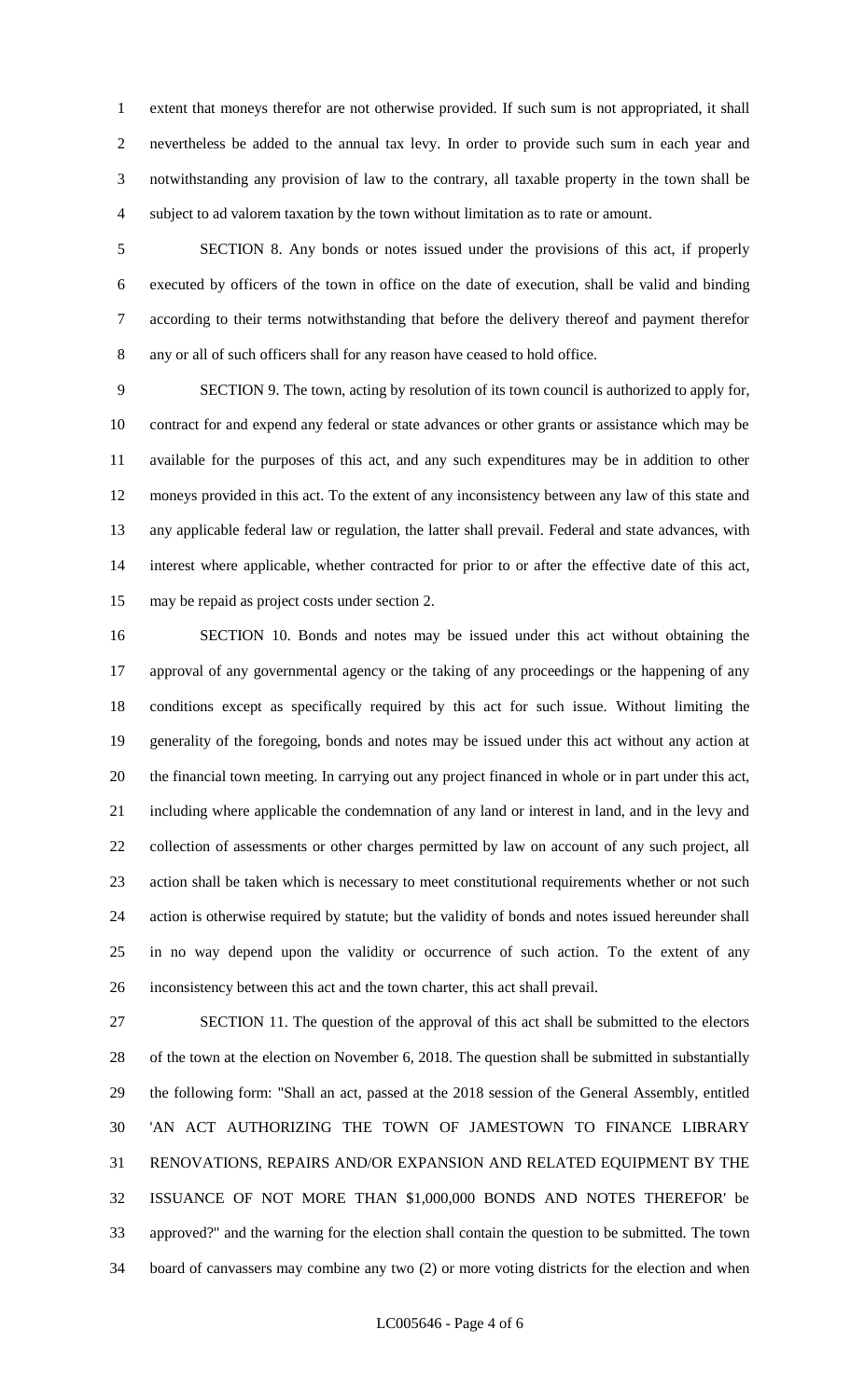so combined shall be treated as a voting district. If so combined, the town board of canvassers shall advertise the combination of districts in a newspaper of general circulation in the town. From the time the election is warned and until it is held, it shall be the duty of the town clerk to keep a copy of the act available at the clerk's office for public inspection, but the validity of the election shall not be affected by this requirement. SECTION 12. This section and section 11 shall take effect upon passage. The remainder

 of this act shall take effect upon the approval of this act by a majority of those voting on the question at the election prescribed by section 11.

======== LC005646 ========